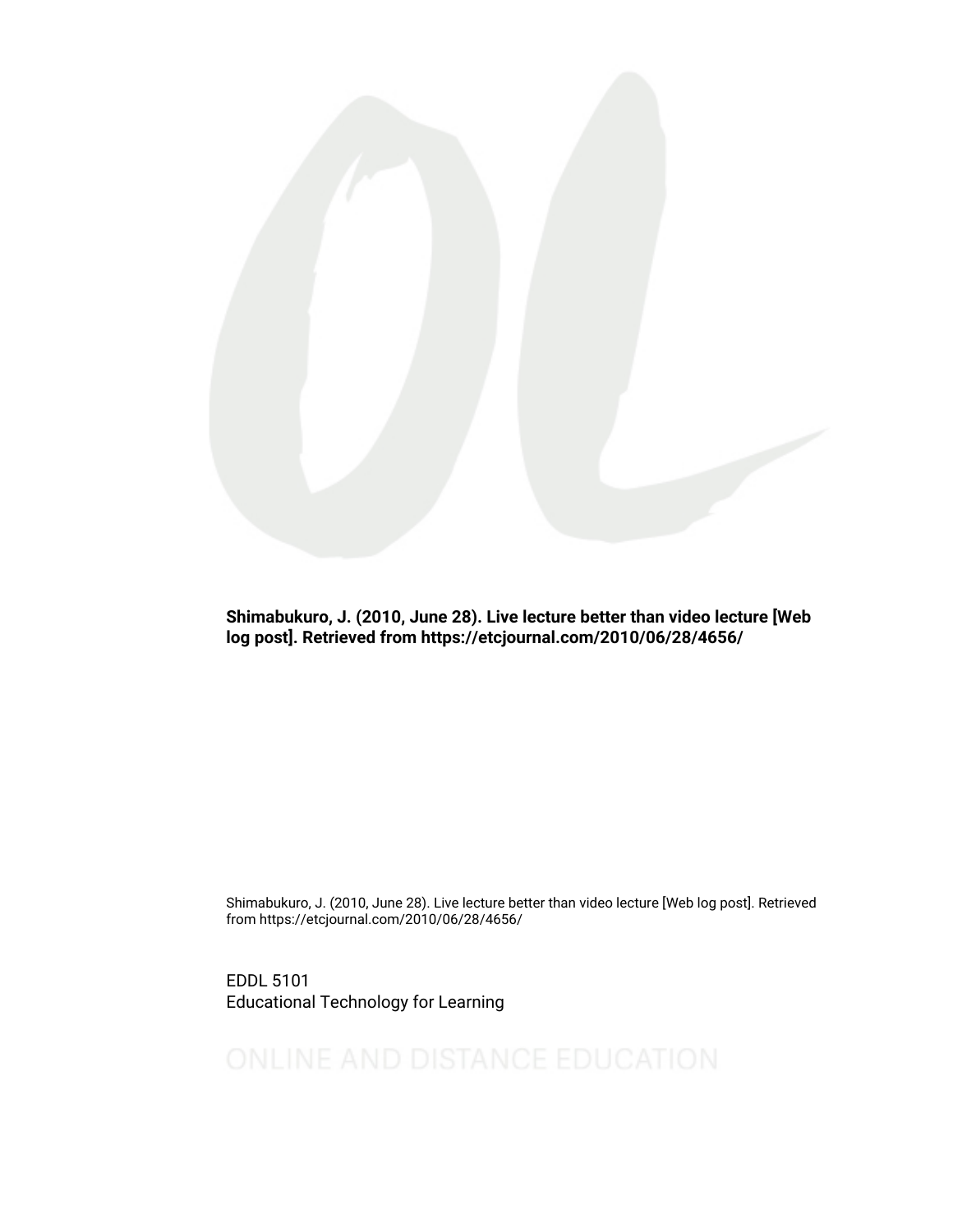## Educational Technology and Change Journal

## Live Lecture Better Than Video Lecture?

Posted on June 28, 2010 by JimS (https://etcjournal.wordpress.com/2008/10/01/jim-shimabukuro/) Jim Shimabukuro

(https://etcjournal.wordpress.com/2008/10/01/jim‐shimabukuro/)

Yes, according to a study conducted by David N. Figlio, Mark Rush, and Lu Yin, "Is It Live or Is It Internet? Experimental Estimates of the Effects of Online Instruction on Student Learning (http://www.nber.org/papers/w16089)" (National Bureau of Economic Research, June 2010). I'm tempted to say "of course," but for reasons other than those intended by the authors.

Subjects and Procedure: "Students in a large introductory microeconomics course at a major research university were randomly assigned to live lectures versus watching these same lectures in an internet setting, where all other factors (e.g., instruction, supplemental materials) were the same" (abstract).

Conclusion: "Our strongest findings in favor of live instruction are for the relatively low‐achieving students, male students, and Hispanic students. These are precisely the students who are more likely to populate the less selective universities and community colleges. These students may well be disadvantaged by the movement to online education and, to the extent that it is the less selective institutions and community colleges that are most fully embracing online education, inadvertently they may be harming a significant portion of their student body" (21).

Unfortunately, based on this report, many will use this argument — in‐person live lectures are superior because they are more effective with a wider range of students — to defend traditional live lectures against the encroachment of online learning.

But there are a number of flaws in this study that caution against such a logical leap, and perhaps the most glaring is the use of video recordings of the live lectures in the online treatment. This goes against the grain of conventional wisdom. The literature is saturated with admonitions against transferring F2F (face‐to‐face) pedagogy into the VLE (virtual learning environment). This imposition of methodology suitable for one medium into a completely different medium is high up on the list of worst practices.

If "low-achieving students, male students, and Hispanic students" don't take very well to video lectures, it doesn't necessarily mean that they won't do well in online courses that *don't* rely solely on recorded lectures. There are other ways to deliver the information contained in live lectures, and online instructors are aware of them. Text‐only or audio‐only versions of the lecture are options. The audio could be replayed via an iPod during a jog, on the bus, or while snacking. The text version could be read